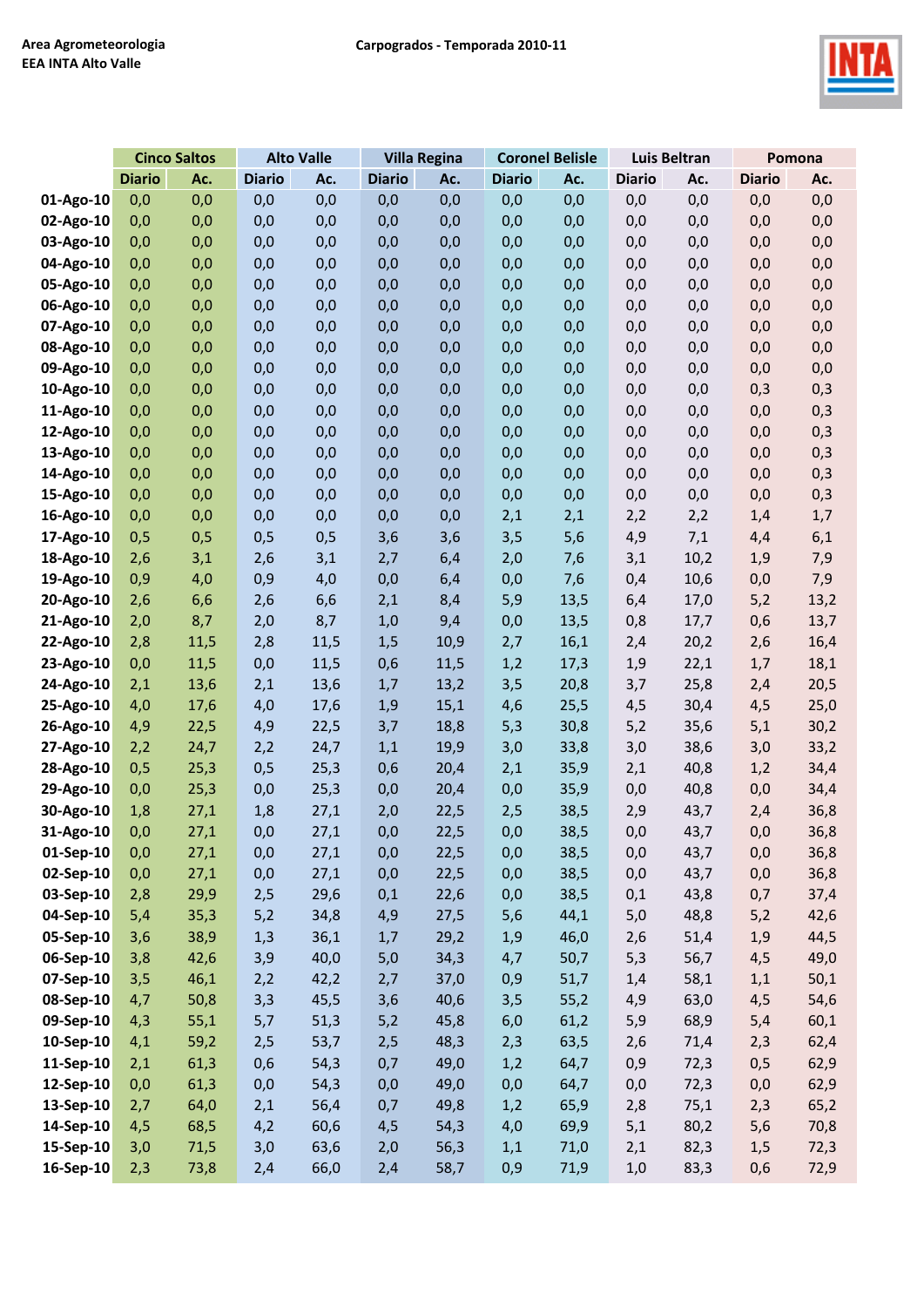

|           | <b>Cinco Saltos</b> |       | <b>Alto Valle</b> |       | <b>Villa Regina</b> |       | <b>Coronel Belisle</b> |       | Luis Beltran  |       | Pomona        |       |
|-----------|---------------------|-------|-------------------|-------|---------------------|-------|------------------------|-------|---------------|-------|---------------|-------|
|           | <b>Diario</b>       | Ac.   | <b>Diario</b>     | Ac.   | <b>Diario</b>       | Ac.   | <b>Diario</b>          | Ac.   | <b>Diario</b> | Ac.   | <b>Diario</b> | Ac.   |
| 18-Sep-10 | 4,8                 | 91,1  | 4,4               | 73,3  | 5,7                 | 67,6  | 4,8                    | 79,6  | 5,3           | 91,1  | 5,1           | 81,0  |
| 19-Sep-10 | 4,3                 | 95,4  | 1,5               | 74,8  | 4,5                 | 72,1  | 5,0                    | 84,6  | 5,9           | 96,9  | 5,7           | 86,7  |
| 20-Sep-10 | 4,1                 | 99,5  | 2,8               | 77,6  | 4,9                 | 77,0  | 5,8                    | 90,4  | 5,0           | 101,9 | 4,8           | 91,5  |
| 21-Sep-10 | 5,0                 | 104,6 | 3,5               | 81,1  | 4,3                 | 81,2  | 4,9                    | 95,3  | 4,9           | 106,8 | 4,7           | 96,2  |
| 22-Sep-10 | 2,2                 | 106,8 | 3,7               | 84,8  | 2,4                 | 83,6  | 2,4                    | 97,7  | 1,9           | 108,7 | 2,4           | 98,6  |
| 23-Sep-10 | 3,5                 | 110,3 | 3,5               | 88,3  | 3,4                 | 87,0  | 6,7                    | 104,4 | 5,6           | 114,3 | 4,5           | 103,0 |
| 24-Sep-10 | 4,4                 | 114,7 | 3,7               | 92,1  | 5,5                 | 92,5  | 8,5                    | 112,9 | 7,6           | 121,9 | 7,2           | 110,2 |
| 25-Sep-10 | 5,6                 | 120,3 | 5,4               | 97,4  | 7,6                 | 100,1 | 8,7                    | 121,6 | 8,7           | 130,6 | 9,0           | 119,2 |
| 26-Sep-10 | 2,4                 | 122,7 | 5,5               | 103,0 | 6,8                 | 106,9 | 7,1                    | 128,7 | 6,8           | 137,5 | 7,5           | 126,7 |
| 27-Sep-10 | 0,6                 | 123,3 | 0,0               | 103,0 | 0,1                 | 107,0 | 2,2                    | 130,9 | 2,9           | 140,4 | 3,2           | 129,9 |
| 28-Sep-10 | 3,3                 | 126,5 | 2,4               | 105,3 | 0,4                 | 107,4 | 1,9                    | 132,9 | 1,6           | 142,0 | 1,4           | 131,3 |
| 29-Sep-10 | 2,5                 | 129,0 | 2,5               | 107,8 | 2,8                 | 110,3 | 2,0                    | 134,9 | 1,5           | 143,5 | 3,0           | 134,3 |
| 30-Sep-10 | 0,0                 | 129,0 | 0,0               | 107,8 | 0,0                 | 110,3 | 0,3                    | 135,1 | 0,5           | 144,0 | 0,6           | 134,9 |
| 01-Oct-10 | 1,0                 | 130,0 | 1,7               | 109,6 | 1,8                 | 112,1 | 2,4                    | 137,5 | 1,5           | 145,5 | 1,8           | 136,7 |
| 02-Oct-10 | 4,0                 | 134,1 | 5,0               | 114,5 | 4,8                 | 116,9 | 8,4                    | 145,9 | 8,1           | 153,7 | 8,0           | 144,7 |
| 03-Oct-10 | 4,0                 | 138,0 | 3,6               | 118,1 | 3,2                 | 120,1 | 7,7                    | 153,6 | 7,7           | 161,4 | 6,4           | 151,1 |
| 04-Oct-10 | 5,3                 | 143,4 | 5,3               | 123,4 | 5,5                 | 125,6 | 5,7                    | 159,3 | 5,7           | 167,1 | 5,7           | 156,8 |
| 05-Oct-10 | 4,4                 | 147,8 | 5,7               | 129,2 | $5,5$               | 131,2 | 5,5                    | 164,8 | 5,5           | 172,6 | 5,8           | 162,6 |
| 06-Oct-10 | 4,5                 | 152,3 | 5,3               | 134,5 | 6,2                 | 137,4 | 6,3                    | 171,2 | 6,7           | 179,3 | 6,8           | 169,5 |
| 07-Oct-10 | 3,5                 | 155,8 | 3,0               | 137,5 | 2,8                 | 140,2 | 5,0                    | 176,1 | 4,4           | 183,7 | 4,0           | 173,4 |
| 08-Oct-10 | 5,0                 | 160,8 | 5,8               | 143,3 | 5,7                 | 145,9 | 6,5                    | 182,6 | 6,2           | 189,9 | 6,6           | 180,0 |
| 09-Oct-10 | 7,7                 | 168,5 | 8,7               | 152,0 | 7,5                 | 153,4 | 8,9                    | 191,5 | 9,1           | 199,0 | 8,1           | 188,2 |
| 10-Oct-10 | 12,9                | 181,4 | 12,9              | 164,9 | 11,9                | 165,3 | 13,1                   | 204,7 | 12,1          | 211,1 | 12,2          | 200,3 |
| 11-Oct-10 | 14,9                | 196,3 | 14,3              | 179,3 | 13,4                | 178,7 | 15,2                   | 220,3 | 14,3          | 225,4 | 13,9          | 214,2 |
| 12-Oct-10 | 15,0                | 211,4 | 14,4              | 193,7 | 14,1                | 192,8 | 16,6                   | 236,9 | 15,5          | 241,0 | 14,7          | 228,9 |
| 13-Oct-10 | 6,2                 | 217,6 | 8,2               | 201,9 | 8,3                 | 201,1 | 9,8                    | 246,7 | 9,6           | 250,6 | 8,9           | 237,8 |
| 14-Oct-10 | 1,7                 | 219,2 | 2,3               | 204,3 | 2,8                 | 203,9 | 3,1                    | 249,8 | 3,3           | 253,9 | 2,7           | 240,5 |
| 15-Oct-10 | 0,0                 | 219,2 | 2,0               | 206,3 | 1,1                 | 205,0 | 3,0                    | 252,8 | 1,9           | 255,8 | 3,1           | 243,6 |
| 16-Oct-10 | 3,2                 | 222,4 | 3,3               | 209,5 | 2,5                 | 207,5 | 3,0                    | 255,8 | 2,2           | 258,0 | 2,3           | 245,9 |
| 17-Oct-10 | 9,9                 | 232,3 | 9,3               | 218,9 | 8,1                 | 215,6 | 9,8                    | 265,6 | 8,1           | 266,1 | 7,9           | 253,9 |
| 18-Oct-10 | 5,1                 | 237,4 | 7,4               | 226,3 | 6,3                 | 221,9 | 9,3                    | 274,9 | 9,4           | 275,5 | 8,8           | 262,6 |
| 19-Oct-10 | 11,7                | 249,1 | 11,1              | 237,4 | 9,5                 | 231,4 | 11,0                   | 285,8 | 12,3          | 287,8 | 12,3          | 274,9 |
| 20-Oct-10 | 13,0                | 262,1 | 11,0              | 248,4 | 11,5                | 242,8 | 13,7                   | 299,6 | 13,0          | 300,8 | 12,9          | 287,8 |
| 21-Oct-10 | 2,5                 | 264,6 | 3,6               | 252,0 | 3,5                 | 246,3 | 5,0                    | 304,5 | 4,7           | 305,5 | 5,3           | 293,1 |
| 22-Oct-10 | 7,8                 | 272,4 | 9,5               | 261,5 | 6,9                 | 253,2 | 8,9                    | 313,5 | 7,6           | 313,1 | 7,0           | 300,1 |
| 23-Oct-10 | 6,6                 | 279,0 | 6,7               | 268,2 | 7,3                 | 260,5 | 4,4                    | 317,9 | 4,3           | 317,4 | 4,3           | 304,4 |
| 24-Oct-10 | 5,3                 | 284,3 | 6,4               | 274,6 | 6,6                 | 267,2 | 7,7                    | 325,5 | 7,0           | 324,4 | 7,9           | 312,3 |
| 25-Oct-10 | 10,9                | 295,2 | 11,3              | 285,9 | 9,8                 | 276,9 | 12,1                   | 337,7 | 10,5          | 334,9 | 10,4          | 322,7 |
| 26-Oct-10 | 16,0                | 311,2 | 16,9              | 302,8 | 16,4                | 293,3 | 15,9                   | 353,6 | 15,4          | 350,3 | 15,4          | 338,1 |
| 27-Oct-10 | 3,4                 | 314,6 | 3,7               | 306,4 | 3,1                 | 296,4 | 3,3                    | 356,9 | 3,9           | 354,2 | 4,0           | 342,0 |
| 28-Oct-10 | 4,8                 | 319,4 | 4,2               | 310,6 | 5,5                 | 302,0 | 7,3                    | 364,2 | 7,4           | 361,6 | 7,4           | 349,5 |
| 29-Oct-10 | 2,6                 | 322,0 | 3,7               | 314,3 | 3,6                 | 305,6 | 3,8                    | 368,0 | 3,9           | 365,4 |               |       |
| 30-Oct-10 | 6, 5                | 328,5 | 7,1               | 321,4 | 6,4                 | 312,0 | 6,7                    | 374,7 | 7,1           | 372,5 |               |       |
| 31-Oct-10 | 9,5                 | 338,0 | 10,4              | 331,8 | 9,8                 | 321,8 | 10,3                   | 385,0 | 10,7          | 383,2 |               |       |
| 01-Nov-10 | 11,9                | 349,8 | 11,6              | 343,4 | 11,4                | 333,2 | 13,5                   | 398,5 | 12,9          | 396,1 |               |       |
| 02-Nov-10 | 15,5                | 365,3 | 13,8              | 357,1 | 14,5                | 347,7 | 15,7                   | 414,1 | 13,8          | 409,9 |               |       |
| 03-Nov-10 | 8,2                 | 373,6 | 9,8               | 366,9 | 10,6                | 358,3 | 12,2                   | 426,4 | 12,1          | 422,0 |               |       |
| 04-Nov-10 | 5,4                 | 379,0 | 8,0               | 374,9 | 7,2                 | 365,4 | 8,3                    | 434,7 | 8,0           | 430,0 |               |       |
|           |                     |       |                   |       |                     |       |                        |       |               |       |               |       |